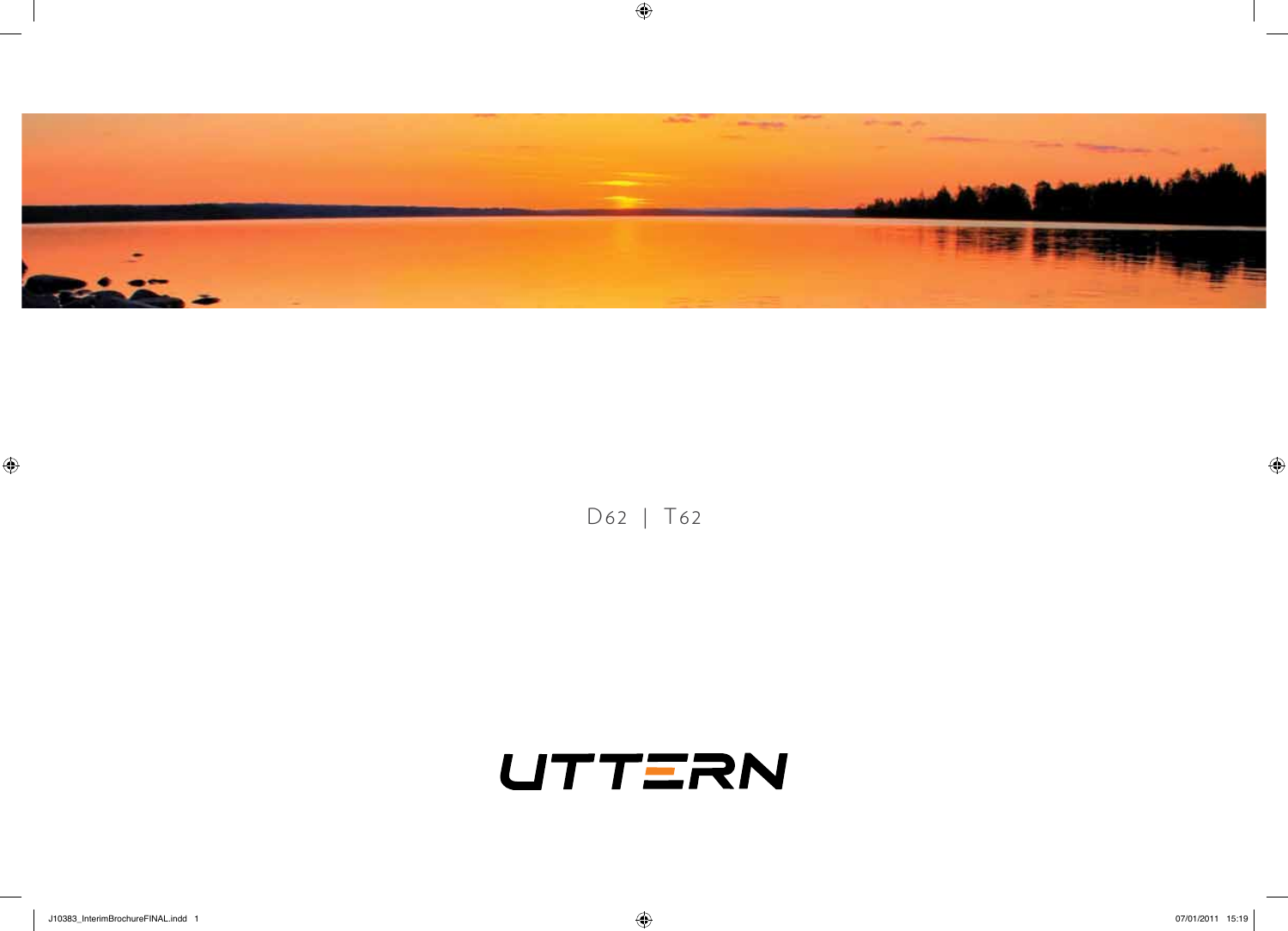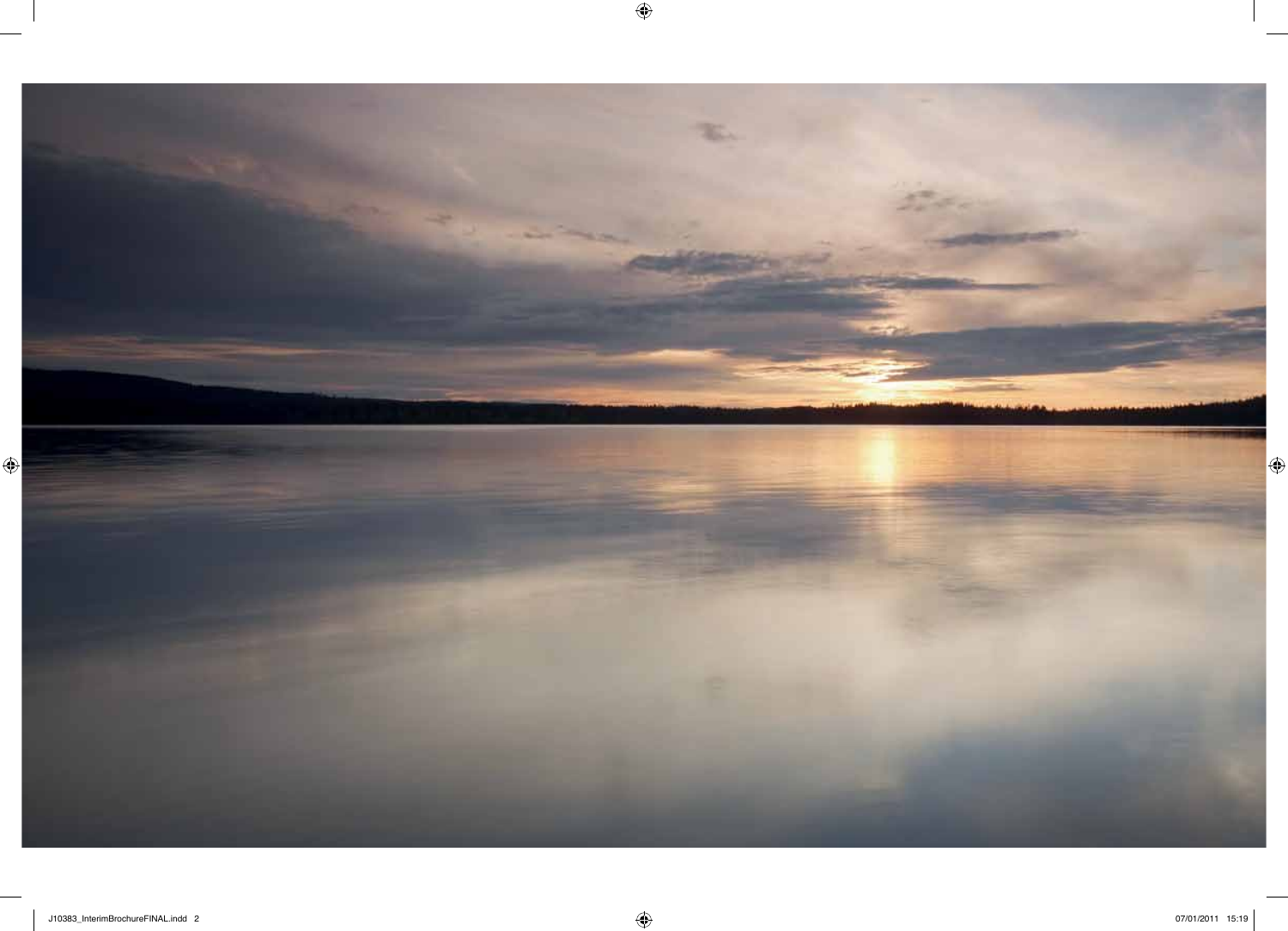## ONCE YOU DISCOVER THE FREEDOM WITHIN SUDDENLY LIFE HAS NO LIMITS.

For many, freedom is about having the space to be your true self. In the design of our boats, we have listened to customers in order to refine each element of the craft. Always guided by simplicity and functionality, nothing is superfluous, leaving you with real solutions that answer your needs. From an integrated all-weather canopy to a generous, sociable cockpit, allowing you to really enjoy your time on the water. Boats with an inner sense

of confidence where understated, classic Scandinavian style meets everyday practicality. Come rain or come shine an Uttern boat is created to take you where you want to be. To freedom within.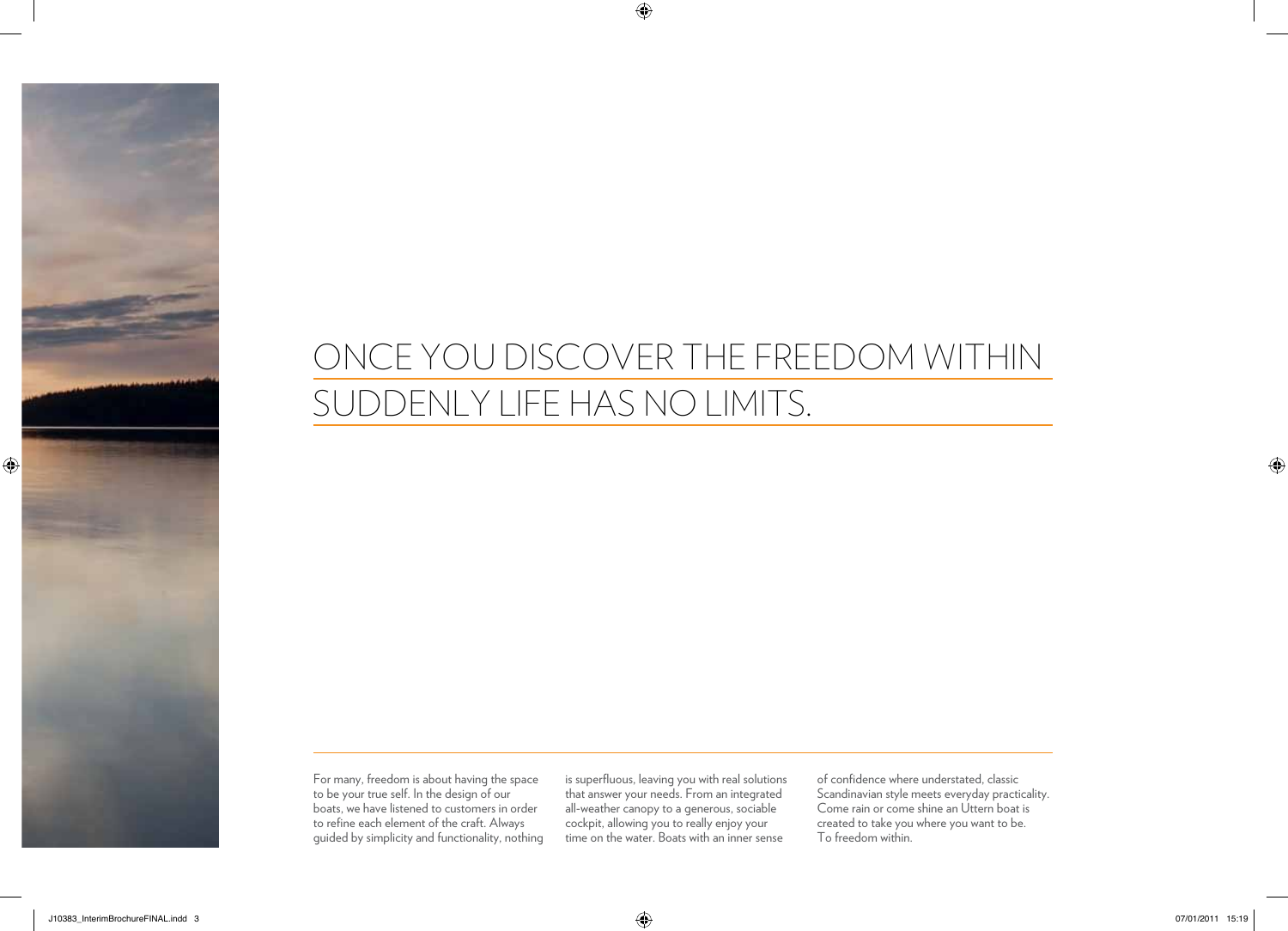## THE NEW T62 / D62 SPECIAL EDITION. GET THERE IN STYLE.



There's something exuberant and special about the Uttern D62 and T62 SE. The distinctive colour is complemented by the simple yet classic feel of the deck together with the finesse of the finishing throughout.

Beautifully contemporary, everything is exactly in the right place with the Uttern SE. Embodying the fundamental design traits that make Uttern the considered

choice, the features have been carefully engineered to ensure they integrate seamlessly; navigation on and off the boat is easy and there's a versatile cockpit with ample storage in the stern of both the D62 and T62.

With its striking hull and fluid lines, the Uttern SE cuts through open water or along inland waterways. Taking you wherever you want to be – quickly, and in style.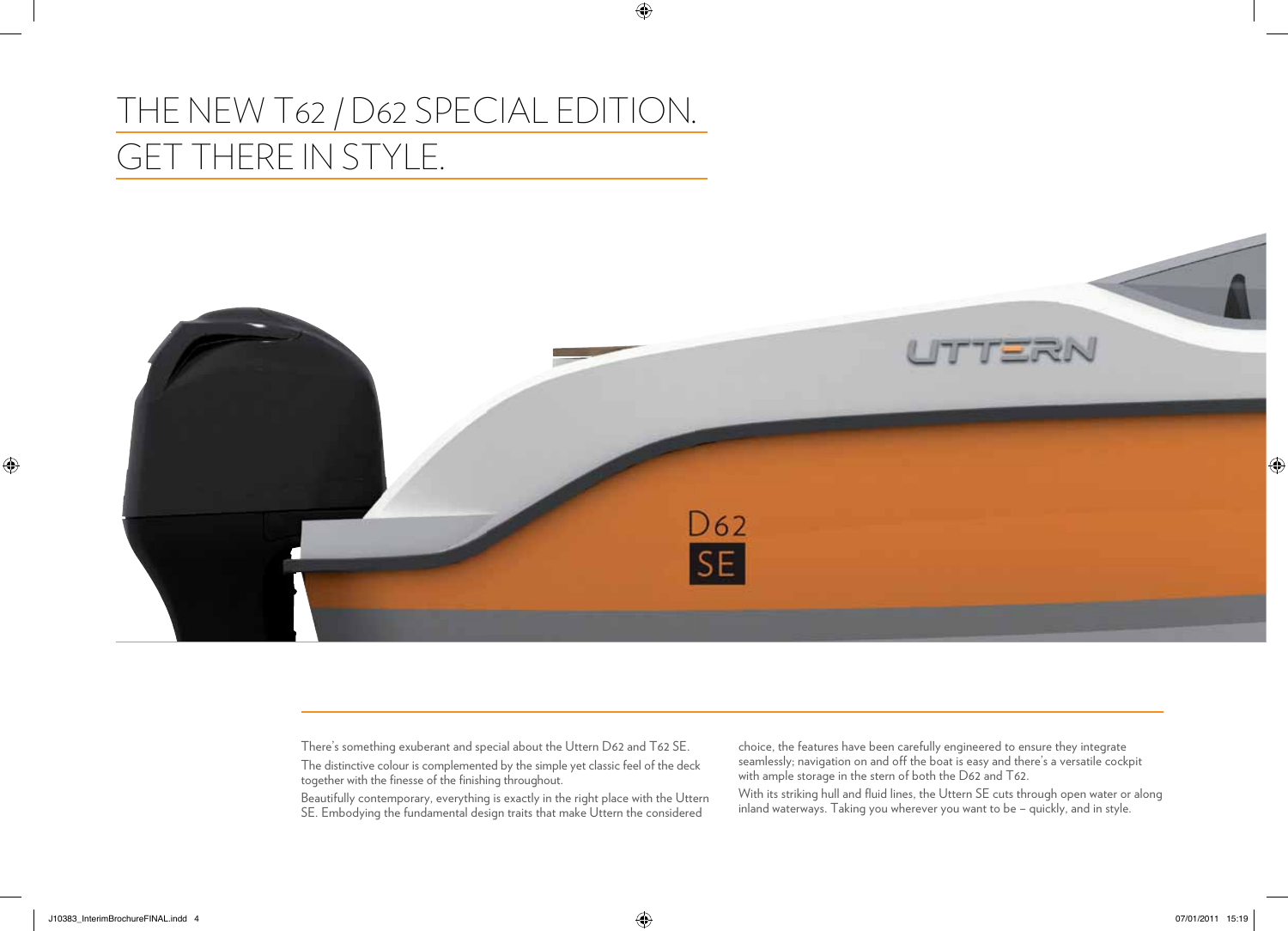



### SE FEATURES

- Vibrant orange hull colour
- Distinctive upholstery and finishing
- Stylish steering wheel
- Large GPS screen
- Contemporary LED lighting within the cockpit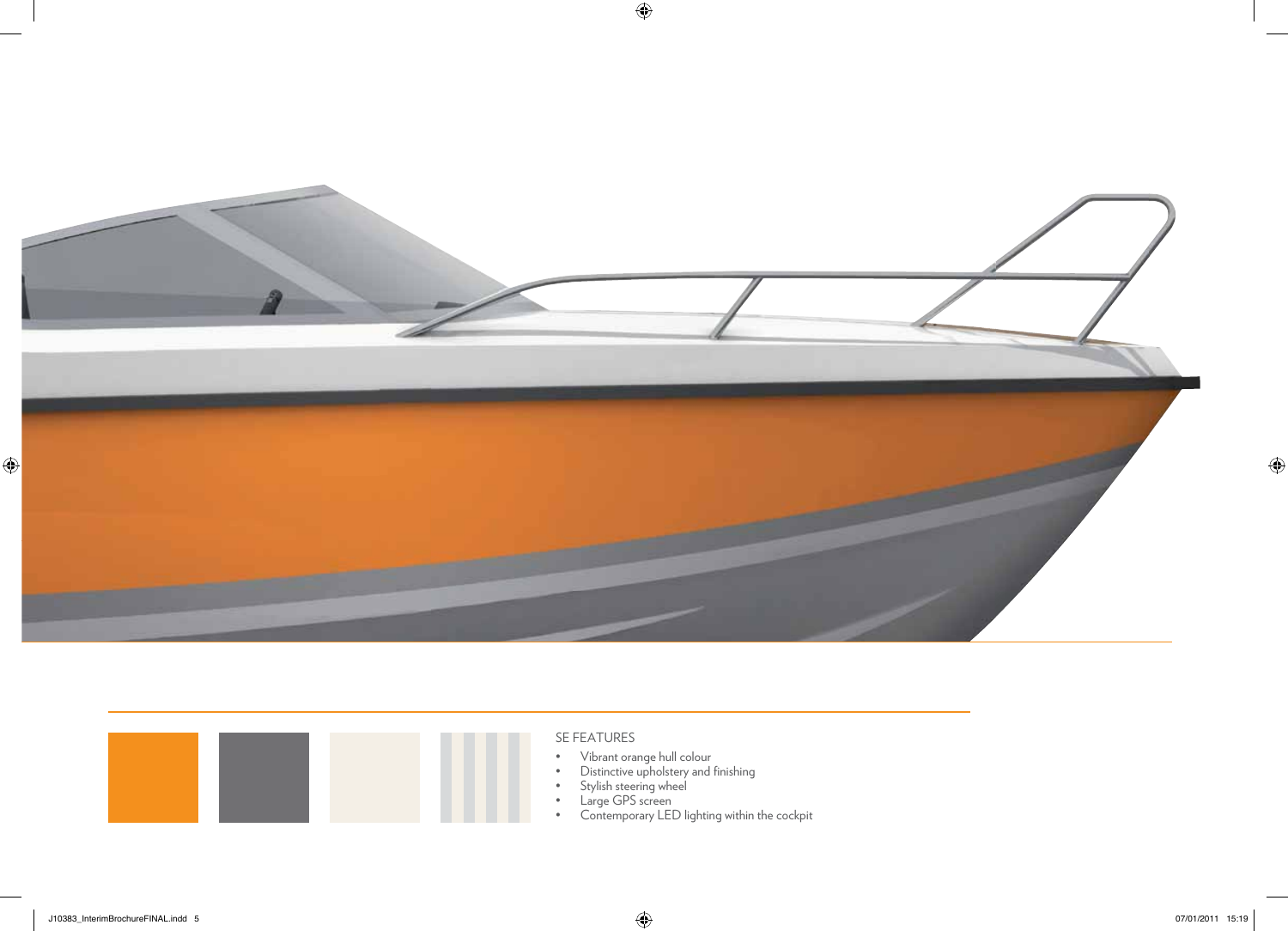### THE NEW D62. WHERE DO YOU WANT TO GO?

The ease of access through bow and stern; the well thought-out cockpit; the seamless integration of the features. The D62 allows intelligent design and engineering to work as one.

From the reassurance of rugged decking, inspired by the first ever leisure boats, to the classic horseshoe seating and bow cabin for sleeping or storage, this is an easy-going experience. Even

the weather won't pose you a problem. A unique integrated canopy neatly stows away when the weather is fine, and can be easily raised when the elements take a turn for the worse. A high sheer line adds even more confidence and greater protection in all weathers.

What's more, that attention to detail flows throughout the boat. A specifically shaped locker

for the fender maximises the use of available space, while a swivel cockpit seat makes this is a very sociable boat.

The D62 is designed and built to take you where you want to go, when you want to go. To let you experience more. And always on your terms.

#### D62 PRODUCT SPECIFICATION

| Length overall (m)                 | 6.15           |
|------------------------------------|----------------|
| Length of hull (m)                 | 6.12           |
| Beam maximum (m)                   | 2.4            |
| Deadrise (deg)                     | 20             |
| Height - without canvas (m)        | 1.4            |
| Draft hull with max engine and     |                |
| fully loaded (m)                   | 0.48           |
| Bridge clearance, navigation light |                |
| highest object (m)                 | 2.2            |
| Dry weight without engine (kg)     | 1360           |
| Fuel capacity (I)                  | 160            |
| Water capacity - optional (I)      | 40             |
| Ce design category                 | С              |
| Maximum number of people           | $\overline{7}$ |
| Maximum power (hp)                 | 175            |
| Maximum power (kw)                 | 129            |
| Minimum power (hp)                 | 115            |
| Minimum power (kw)                 | 84.6           |
| Maximum engine weight (kg)         | 239            |
| Ob shaft length                    | ХL             |



- 1. Ladder Locker
- 2. Fender storage locker
- 3. Fender storage locker
- 4. Anchor locker
- 5. Canopy locker
- 6. Storage under aft seat
	- 7. Storage under port seat
	- 8. Storage under stbd seat
- 9. Flush deck hatch
- 10. Helm
- 11. Co-pilot storage / cabin access
- 12. Table storage under cockpit floor hatch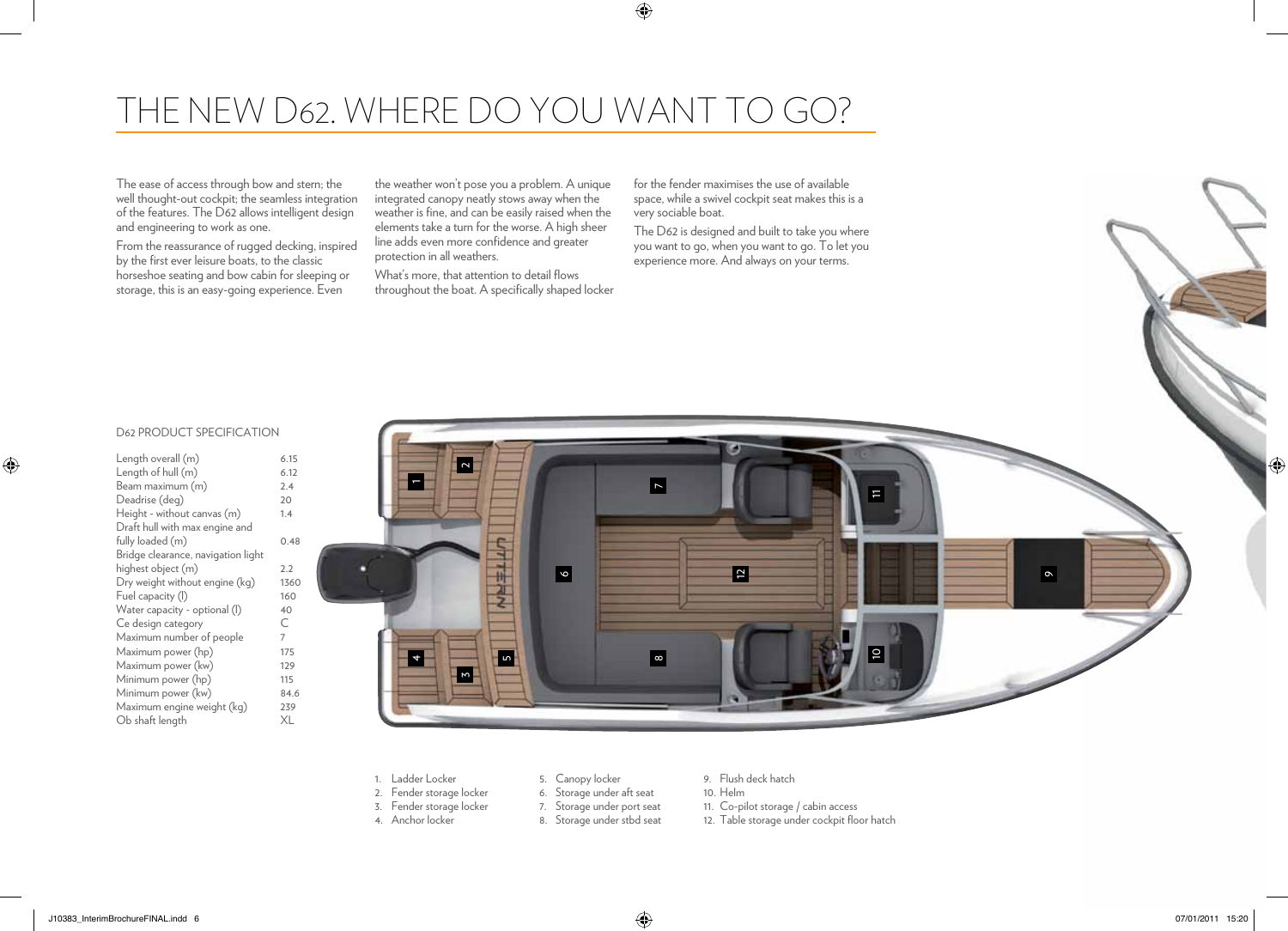Simplicity is key on board the D62. The versatile central cockpit table can be quickly pulled up from under the floor hatch for dining – or a sunpad added to the table top to create a generous sundeck area. And when it comes to getting on and off, the D62 makes it all effortless.

TERN

There's easy access via bow or stern with sure footing provided by the decking. For added confidence, in addition to an anchor at the stern, the boat is also harnessed at the bow for enhanced balance and stability, while the rub rail provides protection for the hull.

 $\varphi^{\varphi^{\circ}}$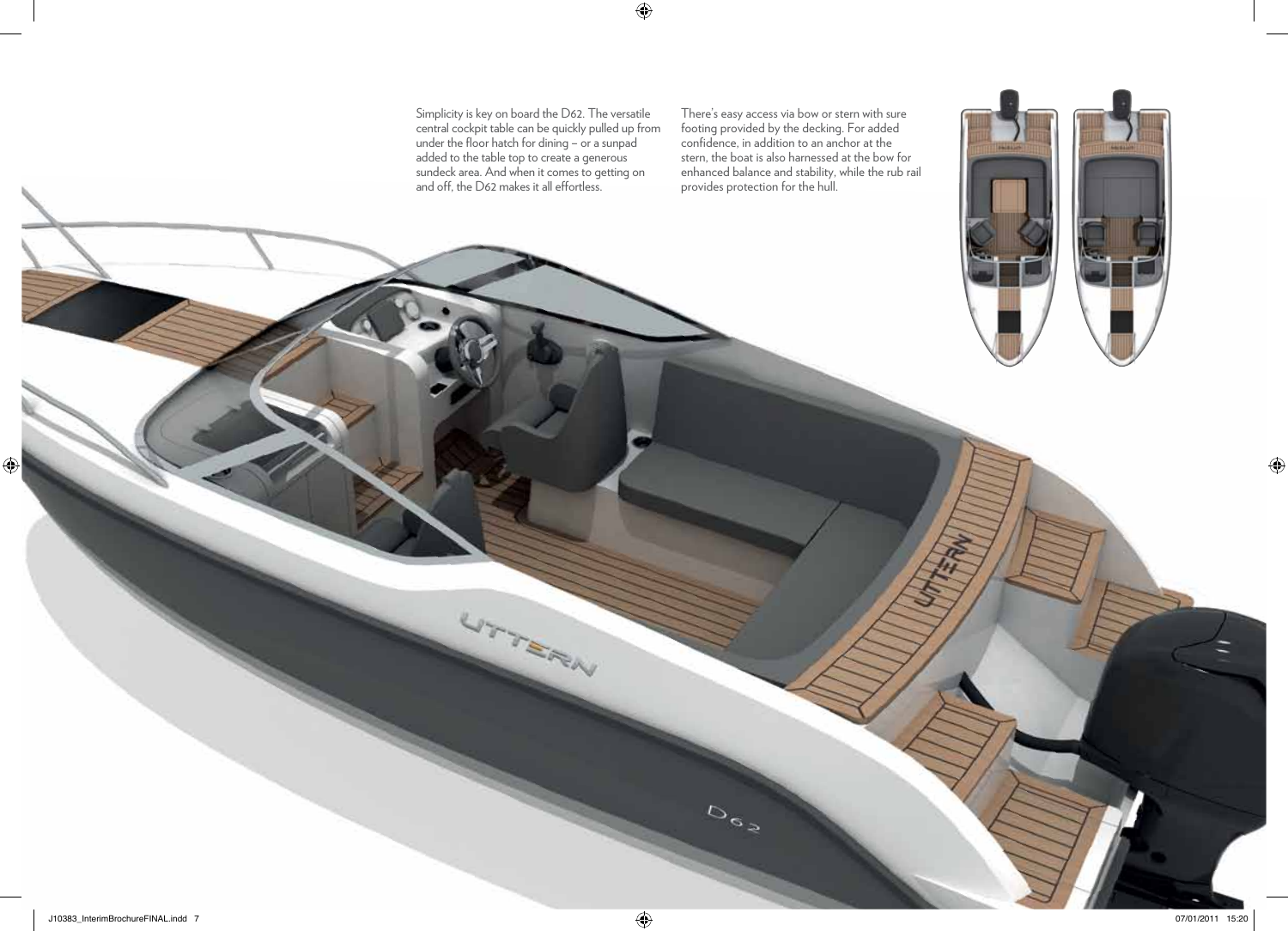## THE NEW T62. TAKE LIFE AS IT COMES, WITH PLEASURE.

With its comfortable, understated design, the Uttern T62 is the perfect boat for a day out on the water. Thanks to its generous, versatile cockpit with a classic horseshoe shape and spacious front deck seating, the T62 makes for the ideal environment to spend time with family and friends.

The symmetrical lines of the T62 complement a design that intelligently integrates many of its

features, such as the easy-to-construct table, the pull over canopy, and the fold out ladders. There's convenient access through the stern or bow, while the decking delivers both a good grip and enhances the overall feel and appearance of the boat. A high freeboard adds further peace of mind when children are on board.

Offering a wide range of practical innovations, the T62's cockpit seating easily converts to a

sunpad, there's a dedicated waterskiing pole and, when you really want to cool down, the wide stern creates a bigger area to make getting into the water easy.

From island hopping to water sports to swimming, this is the boat designed for pure pleasure.

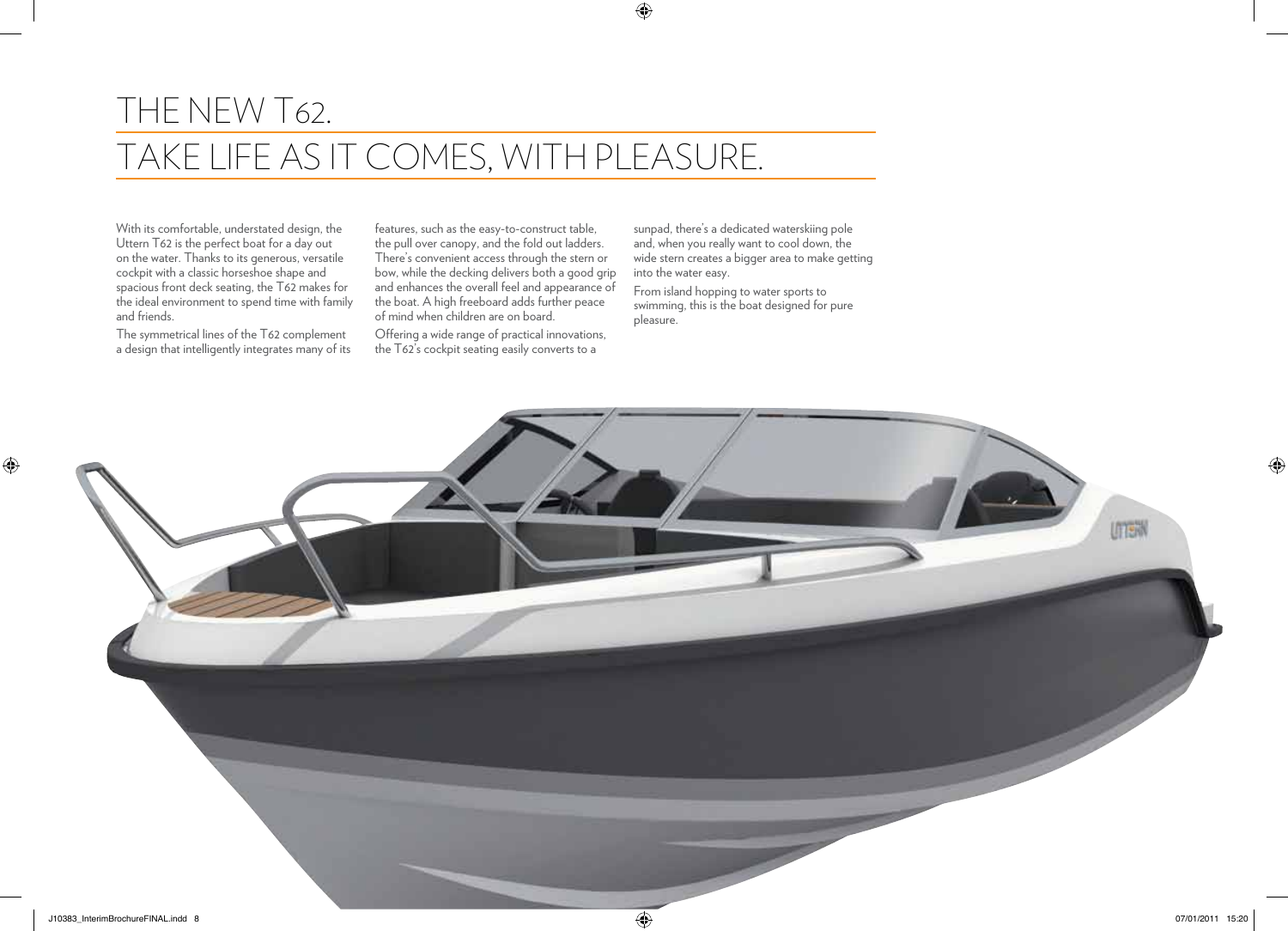

- 1. Ladder locker
- 2. Fender storage locker
- 3. Fender storage locker 4. Anchor locker
- 
- 5. Canopy locker
- 6. Storage under aft seat 7. Storage under port seat
- 8. Storage under stbd seat
- 9. Helm

1

7

2 3

**UTTERN** 

6

5

4

- 10. Co-pilot storage/ cabin access
- 11. Large storage space under the bow seating
- 12. Convertible sundeck in bow section
- 13. Table storage under cockpit floor hatch

#### T62 PRODUCT SPECIFICATION

| Length overall (m)                 | 6.15 | Water ca |
|------------------------------------|------|----------|
| Length of hull (m)                 | 6.12 | Ce desig |
| Beam maximum (m)                   | 2.4  | Maximur  |
| Deadrise (deg)                     | 20   | Maximur  |
| Height - without canvas (m)        | 1.4  | Maximur  |
| Draft hull with max engine (m)     | 0.44 | Minimun  |
| Bridge clearance, navigation light |      | Minimun  |
| highest object (m)                 | 2.2  | Maximur  |
| Dry weight (kg)                    | 1280 | Ob shaft |
| Fuel capacity (I)                  | 160  |          |
|                                    |      |          |

| Water capacity - optional (I) | 40             |
|-------------------------------|----------------|
| Ce design category            | С              |
| Maximum number of people      | $\overline{7}$ |
| Maximum power (hp)            | 175            |
| Maximum power (kw)            | 129            |
| Minimum power (hp)            | 115            |
| Minimum power (kw)            | 846            |
| Maximum engine weight (kg)    | 239            |
| Ob shaft length               | ΧL             |
|                               |                |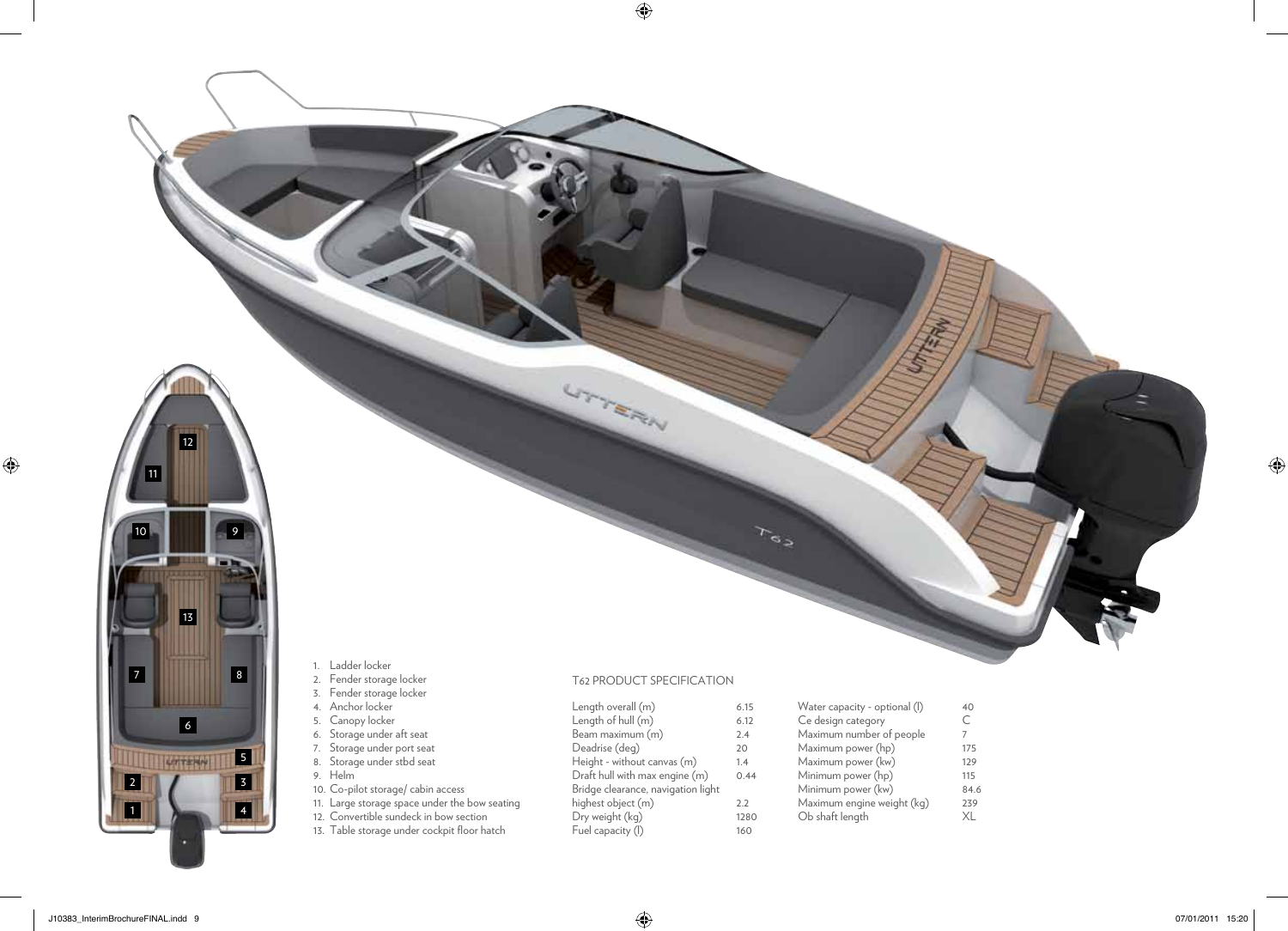### DESIGNED AROUND YOU.



On board an Uttern boat everything has a reason, a well-considered place so that the elements combine to make life out on the water a real pleasure.

Inspired by classic boat design, yet with a thoroughly contemporary feel, an Uttern allows you to discover a sense of natural simplicity. From its classical lines and flowing symmetry to its true sense of practicality, many things come together to make your own Uttern special, a boat shaped and built around you.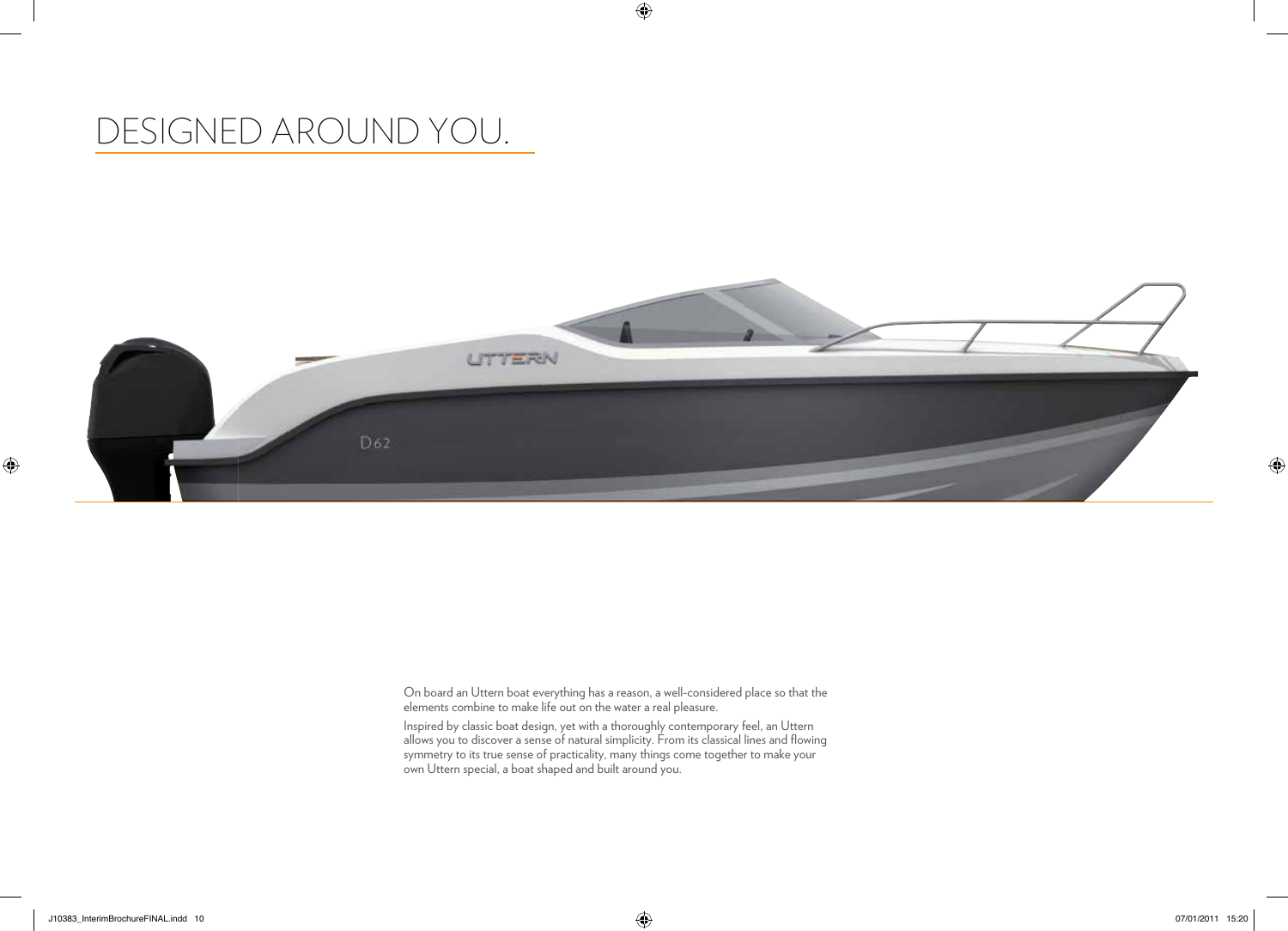# FREEDOM TO CHOOSE. A CHOICE OF EIGHT ENGINES.

Having the right power is essential, which is why we offer you a selection of eight different engines. From true fuel efficiency to out and out power, the freedom is all yours.

#### FourStroke F115

Built to deliver long-term reliable performance, this advanced FourStroke runs clean, stays quiet, and delivers a smooth, responsive performance – all while cutting your fuel and maintenance costs.

OptiMax with power options 115, 125, 135, 150 Slim and lightweight, the OptiMax is an ideal choice for most Uttern boats. It consistently outperforms other direct injection engines in holeshot, mid-range acceleration and top-end speed.

Verado with power options 135, 150, 175 Designed to offer maximum fuel efficiency, the Verado Supercharged System delivers high levels of torque for immediate planing, superior mid-range acceleration, and sustained planing at lower speeds.